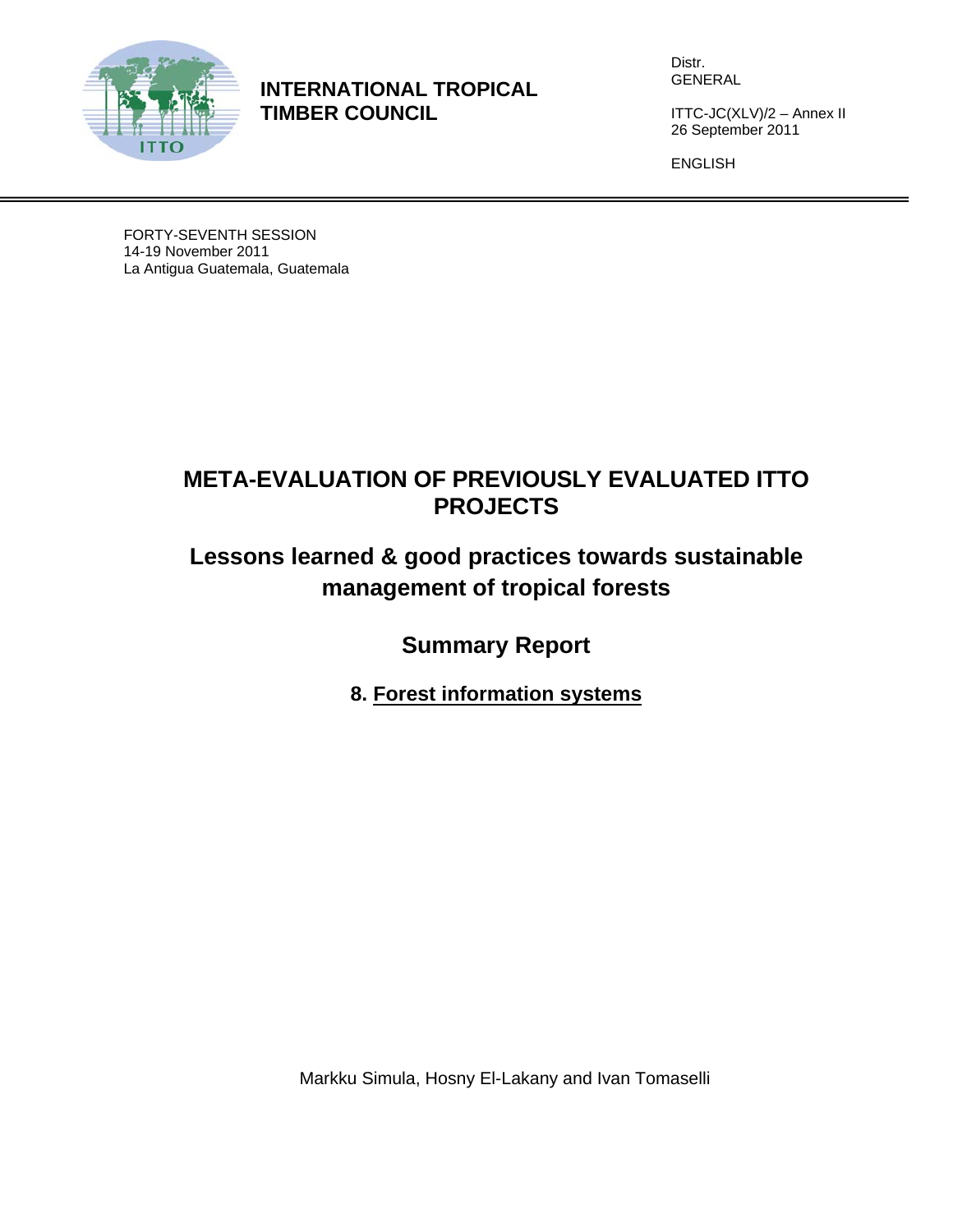#### **THEMATIC SUMMARY REPORT No. 8**

### **Forest Information Systems**

#### **1. INTRODUCTION**

There is currently a lack of systematic and reliable information on forest resources and forest-based industries in many countries. There is also a need for further development of forest information systems which can support policy and market development for sustainable forest management and associated further processing of tropical timber and timber products. Improved transparency on forest sector would greatly facilitate international efforts against illegal logging and illegal timber trade. Adequate information is necessary for governments in assessing performance and revising forest policies and regulations. Both the public and private sectors need sufficient information for decision making on investments.

ITTO has supported many countries to develop Forest Information Systems (FIS) together with various activities in this area including training, collection, compilation and dissemination of information and other related activities. The purpose has been to improve availability and quality of information on the forest sector. ITTO coordinates with member countries and other international organizations the collection, compilation and dissemination of information on tropical forests, industrial production and trade of tropical timber products.

These actions have been taken in view of achievement of the ITTA objective (i) *Strengthening the capacity of members for the collection, processing and dissemination of statistics on their trade in timber and information on the sustainable forest management*, and objective (h) *Improving market intelligence and encouraging*  information sharing on the international timber market with a view to ensuring greater transparency and *better information on markets and market trends, including the gathering, compilation and dissemination of trade related data, including data related to species being traded*.

# **2. KEY ISSUES**

- The quality of planning, supervision, monitoring and evaluation is often weak due to lack of sufficient information on forest resources, production and markets, and environmental values and services of forests.
- The quality of data is often weak, not least because of manual systems used in data collection and processing. The credibility of FIS relies on the accuracy and timeliness of the data processed and the information disseminated.
- The value added of processed statistical data is still largely limited. Comprehensive data analysis has not yet been given due attention. Therefore, FIS inputs to policy development and decisions have often remained limited. In order to have a full impact on policy reform and management decisions, an effective planning and control system is needed. FIS needs to go beyond mere data capture and correction of errors to include analysis and effective dissemination mechanisms.
- In many countries, the national FIS is understood as a tool for the government. However, forest and market information is needed by the private sector and other stakeholders but their needs are not always recognized.
- Inconsistencies of data produced by different government agencies create confusion among stakeholders and can lead to unnecessary conflicts in pursuing policy objectives.
- Lack of equipment and qualified personnel for the processing, analysis, validation and dissemination of information is frequently observed; the status of information units can be low and its budgetary resources limited. This is often due to the fact that the top management has not realized the value of information systems as a management tool.
- The scattered and dispersed nature of the forest information among the different institutions and geographic levels of the country represents a particular challenge for FIS development.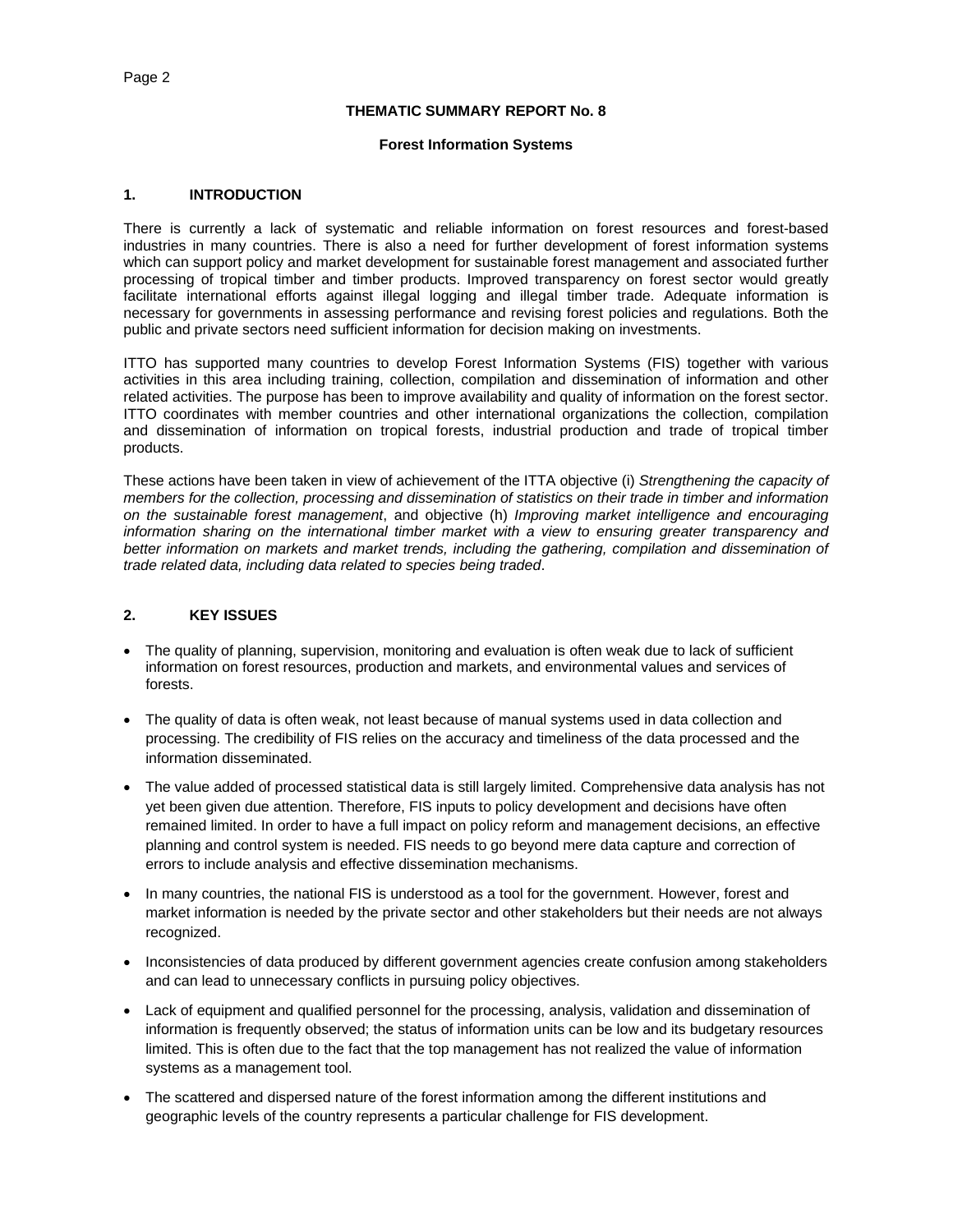- Due to limited available resources, many national FIS have been developed through a piecemeal approach focusing on certain elements (e.g. timber tracking, industrial wood consumption). Various FIS components are not therefore integrated within the same modular framework and data inconsistencies are common, reducing its value for supervision and monitoring.
- Dissemination of statistical information suffers from delays and may not be directed to all the relevant target groups. This undermines the benefits from the investment in information systems. Data collected from the field is not reported back to middle management that perceives itself as a simple provider of information rather than as an effective user in day-to-day decision-making process.

## **3. LESSONS LEARNED**

## *Project design*

- In view of the dynamics and complexities of the forest sector, the design of national forest information system projects, should allow sufficient flexibility to facilitate technical and administrative adjustment over time.
- The FIS design should be targeted at meeting information needs of different stakeholders.
- To limit the scope of FIS projects, their strategy could initially be based on minimum requirements and the entire systems can be built up by phases through a modular approach within a comprehensive FIS framework.
- The entire FIS scope can be extensive and may include such elements as forest inventory data on different levels, concessions, community forests, reforestation activities, industries, non-timber forest products, wildlife and hunting, prices, markets, etc.

## *Project implementation*

- Many projects targeted at improving data capture and processing have found that annually publishing information on timber production and trade supplied by the concessionaires and the timber industry companies is not sufficient for effective sectoral control and administration. It is necessary to have a closer and more frequent control of the source data supplied by the private sector and to establish field check procedures.
- The implementation of a FIS project requires the involvement of multidisciplinary and well trained personnel, with a capacity to transfer their knowledge. An experienced team, good working conditions and good personal links with the production sector has resulted in efficient project implementation. The core project team can be relatively small but needs in-depth understanding on the sector combined with knowledge on information technology.
- Compilation of statistical information into reports is the first phase which needs to be complemented by analysis of data. Studies based on statistical analysis add value to the information generating insights for policy design, organizational development, and investment opportunities in the forest sector.
- The transfer of a new technology that requires change in work procedures may initially cause fears and resistance to change. It is important to effectively communicate on the objectives and the expected situation to maintain confidence and enhance cooperation among the involved parties.
- In the specification of the equipment, growing demands due to improved awareness and skills of potential users should be anticipated in order to accommodate increasing volumes of data to be handled in the future.
- Sufficient funds should be allocated for training, with emphasis on database managers, to ensure the efficiency of the system, to be more autonomous in solving day-to-day problems, and to have an exposure to new developments. Training is also needed on the use of webpages.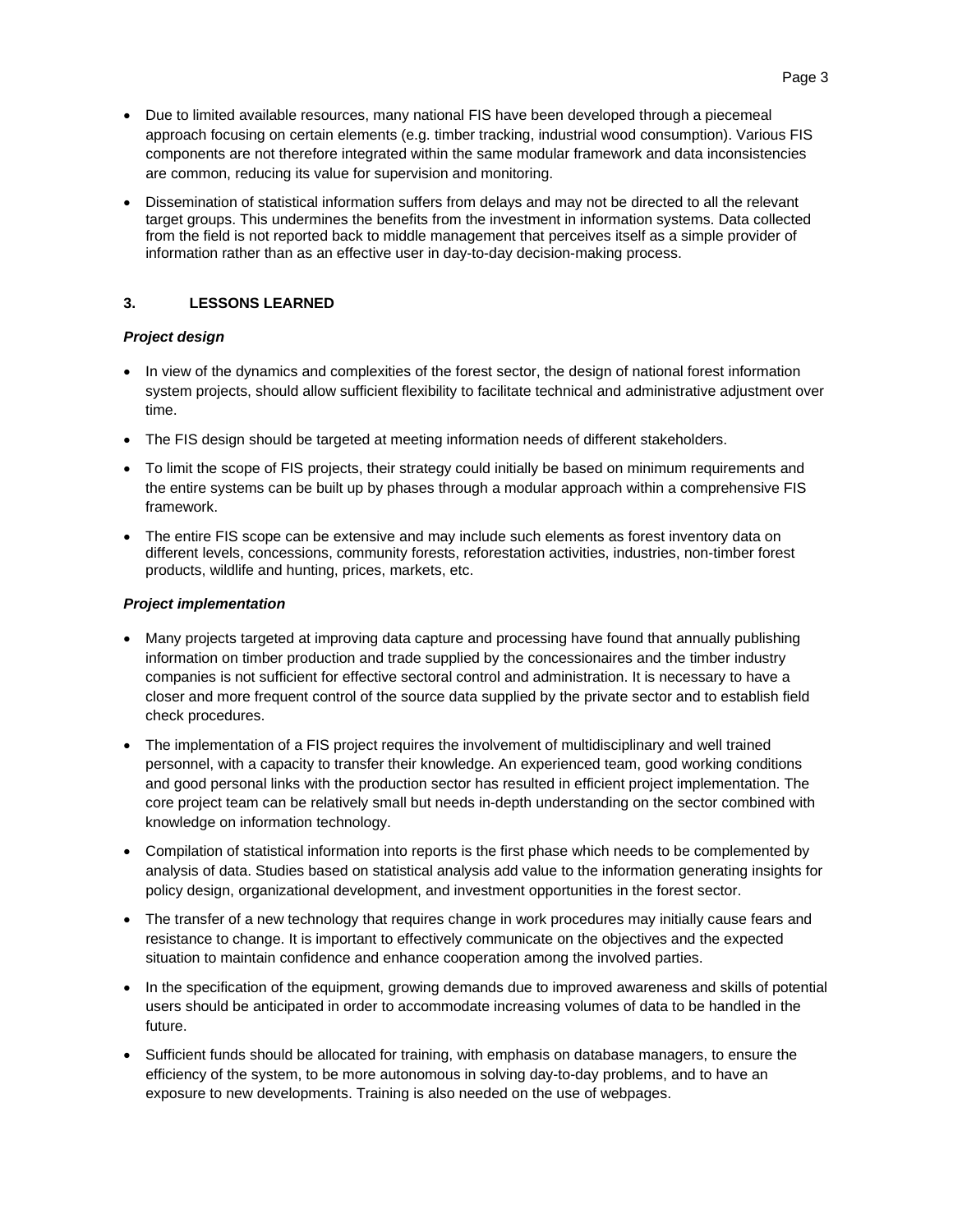# To ensure effective management and project sustainability, a stable team of qualified personnel is required as frequent key staff rotation has disrupted many development efforts.

- A number of FIS projects have extensively relied on external expertise, creating a continued dependence on their inputs. The same can happen if the project software is based on tailor-made applications rather than relying on those which are broadly used in forest organizations for other purposes.
- Use of hand computers for field-level data capture can reduce problems of data accuracy and consistency in forest inventory and field control of timber harvest. Concessionaires should be encouraged to adopt this kind of technology.
- Security policies and procedures are needed for FIS control including automatic back-up copies of the system, which should be kept outside the facilities of the institution.
- If the FIS is not properly institutionalized and the status of the information unit remains marginal, the project's sustainability is endangered.
- The interaction of the forest authority with the industry staff can be developed to ensure timely supply of data to FIS.
- A good forest information system can be adjusted to also cover the needs of other areas. The experience gained and the lessons learned can help in the building up and operation of new systems of information (e.g. biodiversity or other environmental aspects) for the country.
- The use of electronic means is important to improve the dissemination of the information, but printed material is still often necessary for reporting on main indicators.
- Implement dissemination and outreach procedures at all levels related to the information resources (database) and statistics available through the system, so that they can be used by different users and can generate actions that will contribute to the consolidation of the system;

# **4. GOOD PRACTICES**

## *Project design*

- FIS projects require detailed planning. They would benefit from being part of clear national/ organizational strategies to improve information systems.
- Flexibility is often needed to ensure effective implementation in changing conditions.
- A limited number of strategic requirements can be focused on in the initial phase of building up of information systems.
- In decentralized institutional setting, sub-national bodies can be given a broader role than just data collection.
- Phasing of this kind of projects can be risky due to risks related to institutional or organizational changes. Also overambitious scope and targets should be avoided.
- Strong government commitment is necessary for achieving the targeted results and awareness need to be created among top management on the strategic importance of reliable up-to-date information.

## *Technical aspects*

- Spatial information is a key aspect of any FIS which needs to be integrated with Geographic Information Systems.
- Land holding and tenure arrangements and regulatory requirements should be considered in the FIS design.
- Four basic sub-systems need to be covered: data collection, data processing and storage (data base), data analysis, and dissemination and access to data.

# Page 4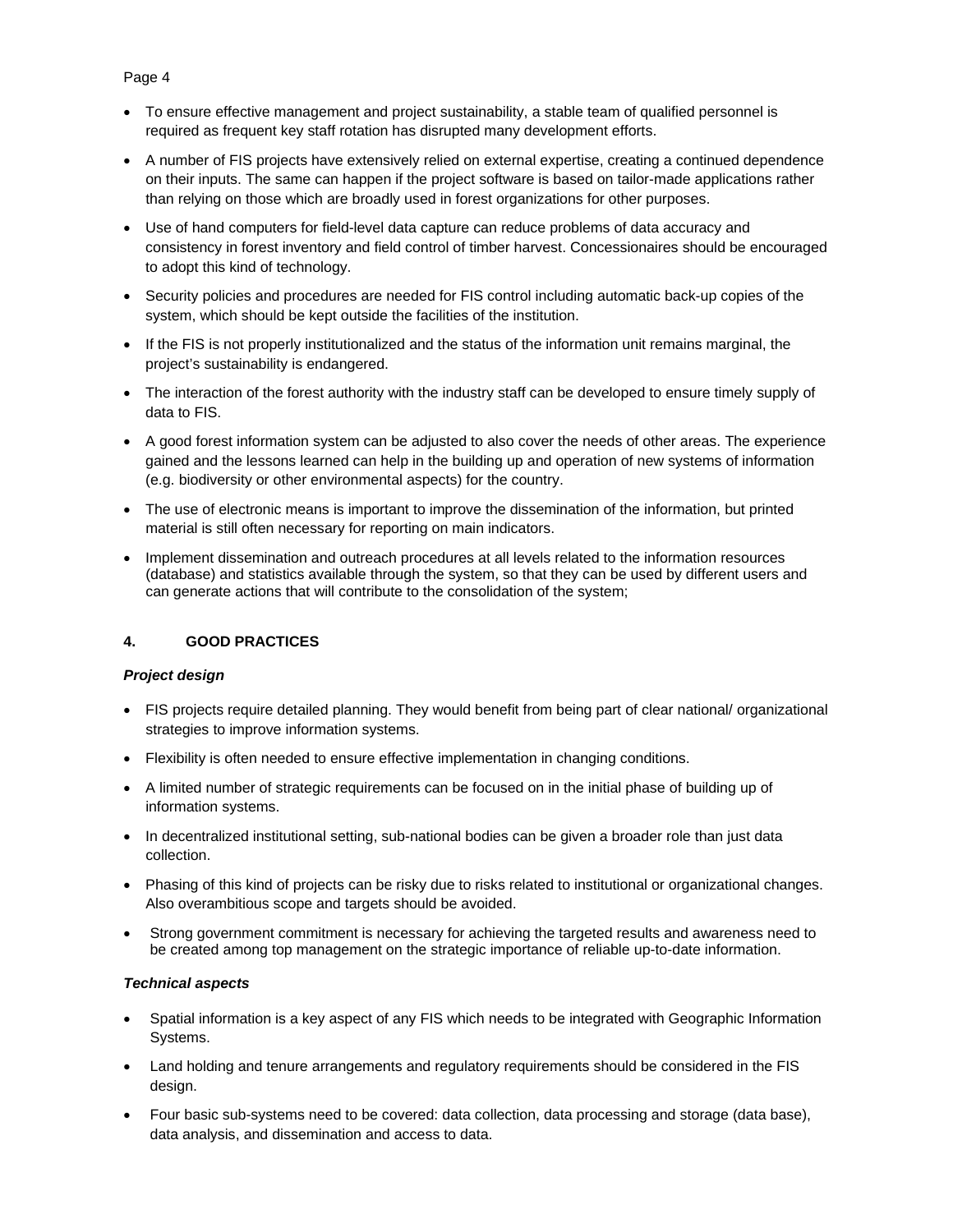- Modular approach can be useful for individual sub-systems of information on specific topics, but interaction, coordination and compatibility among various data bases need to be ensured. Also, the integration of statistical, economic and forest data is necessary and provides effective management and control tools.
- Specific measures are often needed for acceptable quantification of illegal forestry operations and the production and raw material use of the informal sector (e.g. periodic sample-based surveys).
- Reconciling data on timber flows in different stages of the logistic chain is important for data consistency.
- Consideration of statistical requirements of reporting to ITTO and other international bodies in the FIS design will allow cost-efficient reporting in due course.
- Clarity on conversion factors from log to sawnwood is needed from the beginning; particularly those applied for import and export data.
- Statistical theories and methods can improve and optimize data collection and analysis.
- Building up consistent time-series on critical indicators adds value to the information produced.
- In decentralized systems, appropriate communication technology can ensure better links among different levels of organization.
- Engaging the private sector and other stakeholders, and providing results to them contributes to their support to improved systems.
- Compatibility of the designed FIS with the budgetary framework is necessary.
- Clarity of responsibilities among participating organizations and their different levels is critical for economic efficiency.
- Systems depending on external expertise and services tend to have low cost-efficiency and can suffer from unexpected risks.

#### *Capacity building and dissemination*

- Building up statistical information capabilities of the participating organizations may require special efforts.
- Training should cover all the levels, including data collectors and users of data.
- Training is also often needed for effective dissemination.
- Wide dissemination in different forms to all relevant stakeholders is desirable including yearbooks, information bulletins, newsletters, CD-ROMs, web portals, and other interactive means; these different ways are complementary.

#### *Implementation arrangements*

- Project steering group has a particularly critical role to ensure effective implementation of FIS projects due to the need for inter-agency coordination and cooperation.
- Multidisciplinary working groups and thematic sub-groups can be helpful in working out the detailed FIS components.
- Effective interrelationship among available skills (experienced, high-level personnel), the required technological levels (specialized hardware and software) and efficient organization and management of the project is a key factor of success.
- Private sector can be effective in implementation if the government does not have sufficient staff and capacity, and when flexibility is needed in implementation.